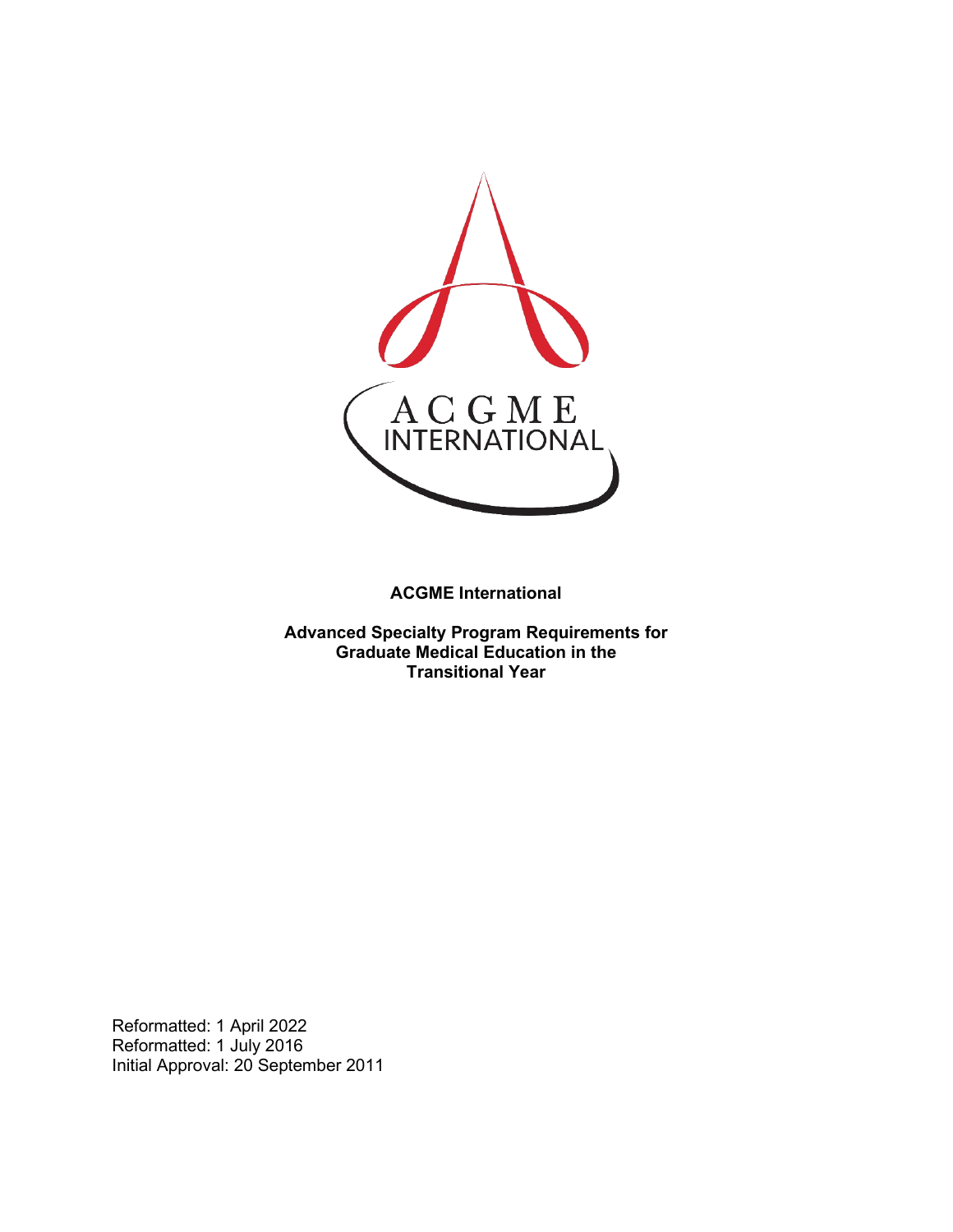# **ACGME International Specialty Program Requirements for Graduate Medical Education in Transitional Year**

#### **Int. Introduction**

*Background and Intent: Programs must achieve and maintain Foundational Accreditation according to the ACGME-I Foundational Requirements prior to receiving Advanced Specialty Accreditation. The Advanced Specialty Requirements noted below complement the ACGME-I Foundational Requirements. For each section, the Advanced Specialty Requirements should be considered together with the Foundational Requirements.*

# **Int. I. Definition and Scope of the Educational Program**

The objective of the transitional year is to provide a well-balanced program of graduate medical education in multiple clinical disciplines designed to facilitate the choice of and preparation for education in a specific specialty. The transitional year must be designed to fulfill the educational needs of medical school graduates who:

- a) have chosen a career specialty for which the categorical program in graduate medical education has, as a prerequisite, one year of fundamental clinical education (this education may also contain certain specific experiences for development of desired skills);
- b) desire a broad-based year to assist them in making a career choice or specialty selection decision;
- c) are planning to serve in public health organizations or on active duty in the military as general medical officers or primary flight/undersea medicine physicians; or,
- d) desire or need to acquire at least one year of fundamental clinical education before entering administrative medicine or non-clinical research.

# **Int. II. Duration of Education**

Int. II.A. The educational program in the transitional year must be 12 months in length.

#### **I. Institution**

# **I.A. Sponsoring Institution**

I.A.1. The transitional year program must be offered by an institution conducting two or more residency programs accredited by and in good standing with the ACGMF-I.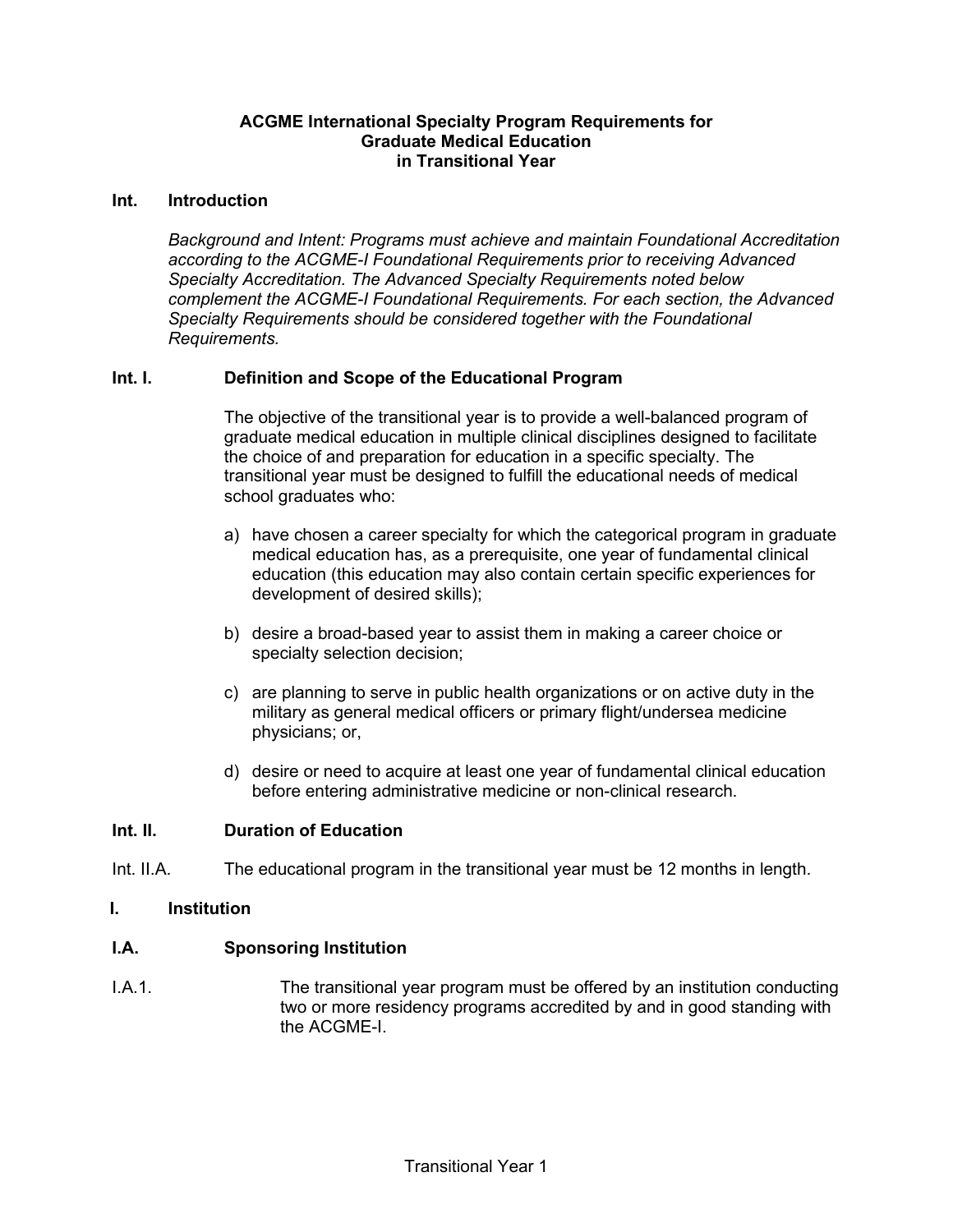I.A.1.a) One of the ACGME-I residency programs must be in a discipline that provides fundamental clinical skills education and training in emergency medicine, family medicine, internal medicine, obstetrics and gynecology, pediatrics, or general surgery.

# **I.B. Participating Sites**

See International Foundational Requirements, Section I.B.

# **II. Program Personnel and Resources**

# **II.A. Program Director**

- II.A.1. The program director must forward performance evaluations of residents accepted into an advanced specialty residency to the specialty program director following completion of the transitional year.
- II.A.2. The program director must verify that each resident has demonstrated sufficient competence and has successfully completed the program.

# **II.B. Faculty**

See International Foundational Requirements, Section II.B.

#### **II.C. Other Program Personnel**

See International Foundational Requirements, Section II.C.

# **II.D. Resources**

- II.D.1. Pathology, radiology, and nuclear medicine facilities must exist at the primary clinical site.
- II.D.1.a) These facilities must be directed by qualified physicians who are committed to medical education and to providing competent instruction to the transitional year residents when patients require these diagnostic and/or therapeutic modalities.

#### **III. Resident Appointment**

# **III.A. Eligibility Criteria**

See International Foundational Requirements, Section III.A.

#### **III.B. Number of Residents**

III.B.1. There must be at least four residents in the program.

# **III.C. Resident Transfers**

See International Foundational Requirements, Section III.C.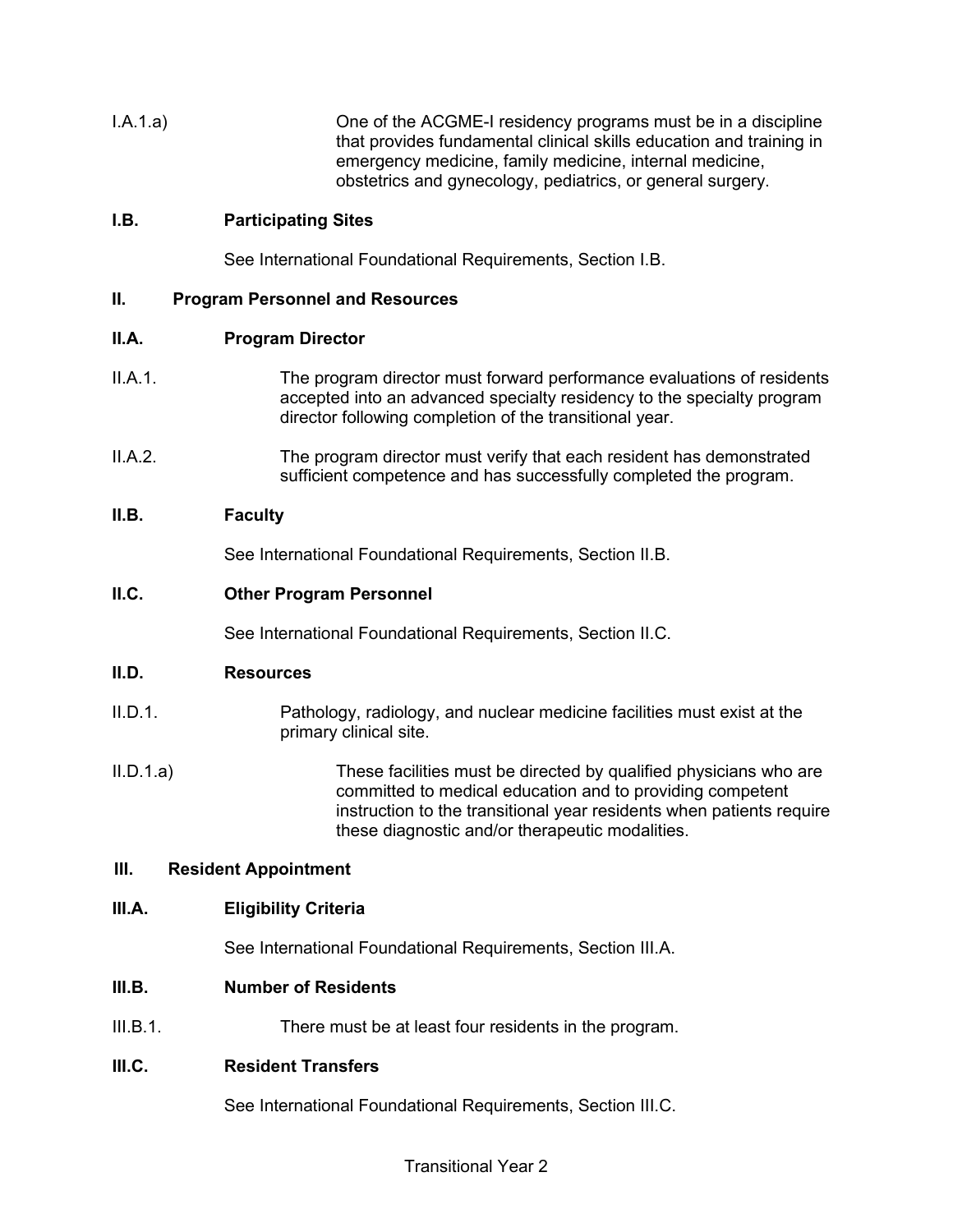| III.D.         |                 | <b>Appointment of Fellows and Other Learners</b>                                                                                                                                                           |
|----------------|-----------------|------------------------------------------------------------------------------------------------------------------------------------------------------------------------------------------------------------|
|                |                 | See International Foundational Requirements, Section III.D.                                                                                                                                                |
| IV.            |                 | <b>Specialty-Specific Educational Program</b>                                                                                                                                                              |
| IV.A.          |                 | <b>ACGME-I Competencies</b>                                                                                                                                                                                |
| <b>IV.A.1.</b> |                 | The program must integrate the following ACGME-I Competencies into<br>the curriculum.                                                                                                                      |
| IV.A.1.a)      |                 | Professionalism                                                                                                                                                                                            |
| IV.A.1.a)(1)   |                 | Residents must demonstrate a commitment to<br>professionalism and an adherence to ethical principles.<br>Residents must demonstrate:                                                                       |
|                | IV.A.1.a)(1)(a) | compassion, integrity, and respect for others;                                                                                                                                                             |
|                | IV.A.1.a)(1)(b) | responsiveness to patient needs that supersedes<br>self-interest;                                                                                                                                          |
|                | IV.A.1.a)(1)(c) | respect for patient privacy and autonomy;                                                                                                                                                                  |
|                | IV.A.1.a)(1)(d) | accountability to patients, society, and the<br>profession; and,                                                                                                                                           |
|                | IV.A.1.a)(1)(e) | sensitivity and responsiveness to a diverse patient<br>population, including to diversity in gender, age,<br>culture, race, religion, disabilities, and sexual<br>orientation.                             |
| IV.A.1.b)      |                 | <b>Patient Care and Procedural Skills</b>                                                                                                                                                                  |
| IV.A.1.b)(1)   |                 | Residents must provide patient care that is compassionate,<br>appropriate, and effective for the treatment of health<br>problems and the promotion of health. Residents must<br>demonstrate competence in: |
|                | IV.A.1.b)(1)(a) | obtaining a comprehensive medical history;                                                                                                                                                                 |
|                | IV.A.1.b)(1)(b) | performing a comprehensive physical examination;                                                                                                                                                           |
|                | IV.A.1.b)(1)(c) | assessing patient problems;                                                                                                                                                                                |
|                | IV.A.1.b)(1)(d) | making appropriate use of diagnostic studies and<br>tests;                                                                                                                                                 |
|                | IV.A.1.b)(1)(e) | integrating information to develop a differential<br>diagnosis; and,                                                                                                                                       |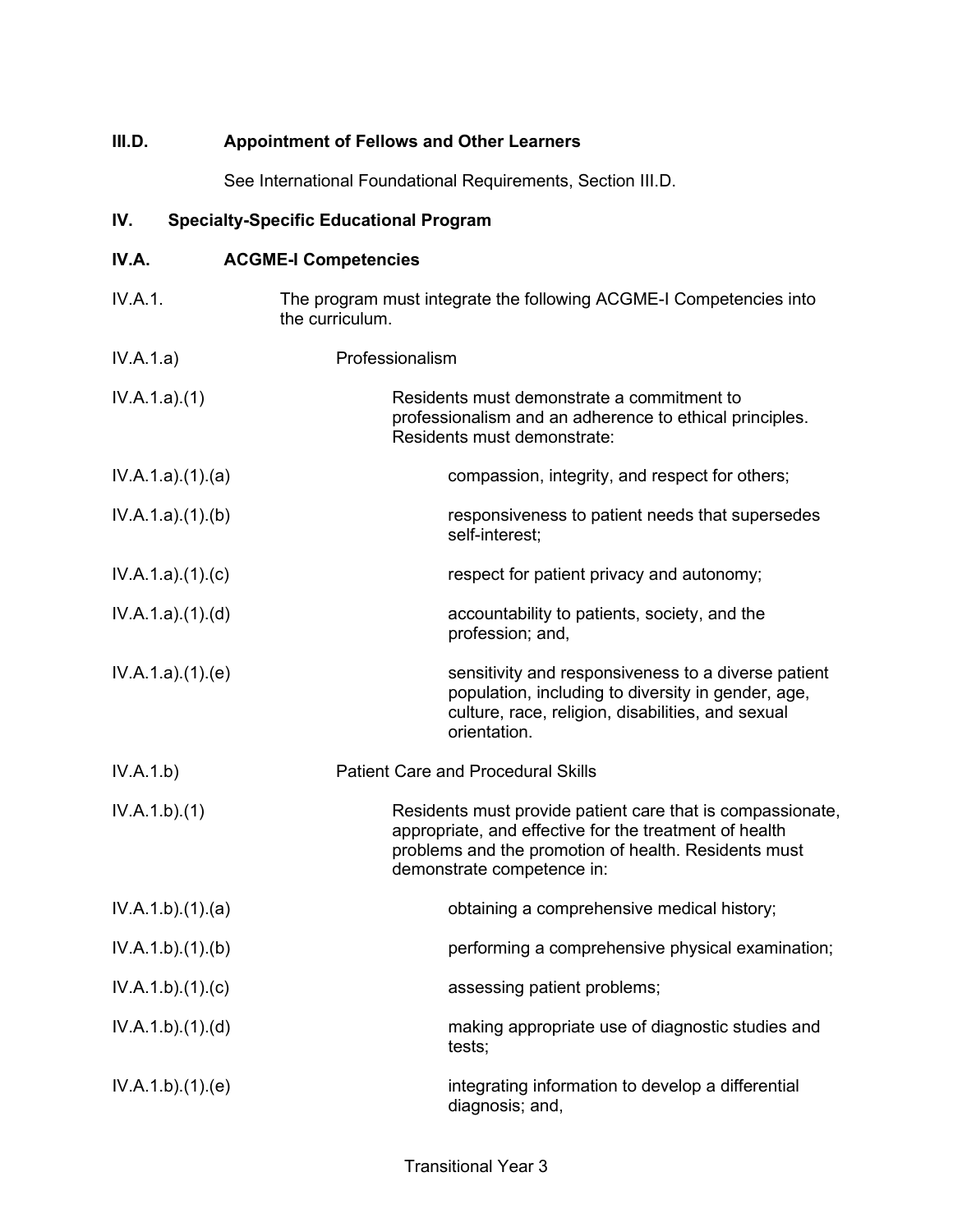| IV.A.1.b)(1)(f)              | implementing a treatment plan.                                                                                                                                                                                                                                                                                                                          |
|------------------------------|---------------------------------------------------------------------------------------------------------------------------------------------------------------------------------------------------------------------------------------------------------------------------------------------------------------------------------------------------------|
| IV.A.1.c)                    | <b>Medical Knowledge</b>                                                                                                                                                                                                                                                                                                                                |
| IV.A.1.c.)(1)                | Residents must demonstrate knowledge of established<br>and evolving biomedical clinical, epidemiological, and<br>social-behavioral sciences, as well as the application of<br>this knowledge to patient care.                                                                                                                                           |
| $IV.A.1.c$ . $(1).$ $(a)$    | Residents must demonstrate knowledge of the<br>scientific method of problem solving and evidence-<br>based decision-making.                                                                                                                                                                                                                             |
| IV.A.1.d)                    | Practice-based Learning and Improvement                                                                                                                                                                                                                                                                                                                 |
| IV.A.1.d.(1)                 | Residents must demonstrate the ability to investigate and<br>evaluate their care of patients, to appraise and assimilate<br>scientific evidence, and to continuously improve patient<br>care based on constant self-evaluation and lifelong<br>learning. Residents are expected to develop skills and<br>habits to be able to meet the following goals: |
| IV.A.1.d.(1).(a)             | identify and perform appropriate learning activities;                                                                                                                                                                                                                                                                                                   |
| IV.A.1.d)(1)(b)              | identify strengths, deficiencies, and limits in one's<br>knowledge and expertise;                                                                                                                                                                                                                                                                       |
| IV.A.1.d)(1)(c)              | incorporate formative evaluation feedback into daily<br>practice;                                                                                                                                                                                                                                                                                       |
| IV.A.1.d.(1).(d)             | locate, appraise, and assimilate evidence from<br>scientific studies related to their patients' health<br>problems;                                                                                                                                                                                                                                     |
| IV.A.1.d)(1)(e)              | participate in the education of patients, patients'<br>families, students, other residents, and other health<br>professionals;                                                                                                                                                                                                                          |
| IV.A.1.d)(1.(f))             | set learning and improvement goals;                                                                                                                                                                                                                                                                                                                     |
| IV.A.1.d.(1). <sub>(g)</sub> | systematically analyze practice using quality<br>improvement methods, and implement changes<br>with the goal of practice improvement; and,                                                                                                                                                                                                              |
| $IV.A.1.d$ . $(1).(h)$       | use information technology to optimize learning.                                                                                                                                                                                                                                                                                                        |
| IV.A.1.e)                    | Interpersonal and Communication Skills                                                                                                                                                                                                                                                                                                                  |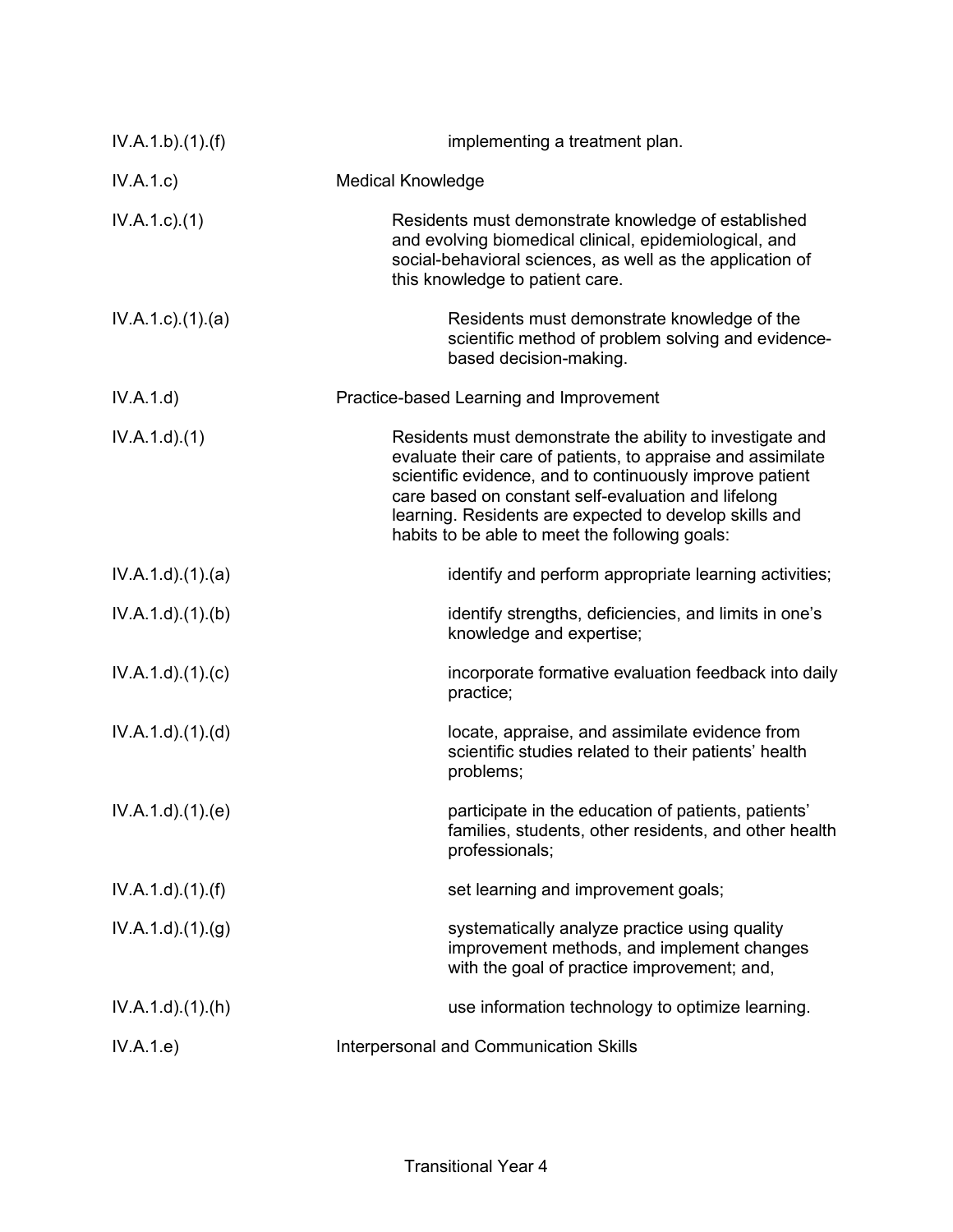| IV.A.1.e. (1)      | Residents must demonstrate interpersonal and<br>communication skills that result in the effective exchange<br>of information and collaboration with patients, their<br>families, and health professionals. Residents must:                             |
|--------------------|--------------------------------------------------------------------------------------------------------------------------------------------------------------------------------------------------------------------------------------------------------|
| IV.A.1.e. (1). (a) | communicate effectively with patients, patients'<br>families, and the public, as appropriate, across a<br>broad range of socioeconomic and cultural<br>backgrounds;                                                                                    |
| IV.A.1.e. (1)(b)   | communicate effectively with physicians, other<br>health professionals, and health-related agencies;                                                                                                                                                   |
| IV.A.1.e. (1). (c) | work effectively as a member or leader of a health<br>care team or other professional group;                                                                                                                                                           |
| IV.A.1.e. (1). (d) | act in a consultative role to other physicians and<br>health professionals; and,                                                                                                                                                                       |
| IV.A.1.e. (1). (e) | maintain comprehensive, timely, and legible<br>medical records, if applicable.                                                                                                                                                                         |
| IV.A.1.f)          | <b>Systems-based Practice</b>                                                                                                                                                                                                                          |
| IV.A.1.f)(1)       | Residents must demonstrate an awareness of and<br>responsiveness to the larger context and system of health<br>care, as well as the ability to call effectively on other<br>resources in the system to provide optimal health care.<br>Residents must: |
| IV.A.1.f)(1)(a)    | work effectively in various health care delivery<br>settings and systems relevant to their clinical<br>specialty;                                                                                                                                      |
| IV.A.1.f)(1)(b)    | coordinate patient care within the health care<br>system relevant to their clinical specialty;                                                                                                                                                         |
| IV.A.1.f)(1)(c)    | incorporate considerations of cost awareness and<br>risk-benefit analysis in patient and/or population-<br>based care as appropriate;                                                                                                                  |
| IV.A.1.f)(1)(d)    | advocate for quality patient care and optimal patient<br>care systems;                                                                                                                                                                                 |
| IV.A.1.f)(1)(e)    | work in interprofessional teams to enhance patient<br>safety and improve patient care quality; and,                                                                                                                                                    |
| IV.A.1.f)(1)(f)    | participate in identifying system errors and<br>implementing potential systems solutions.                                                                                                                                                              |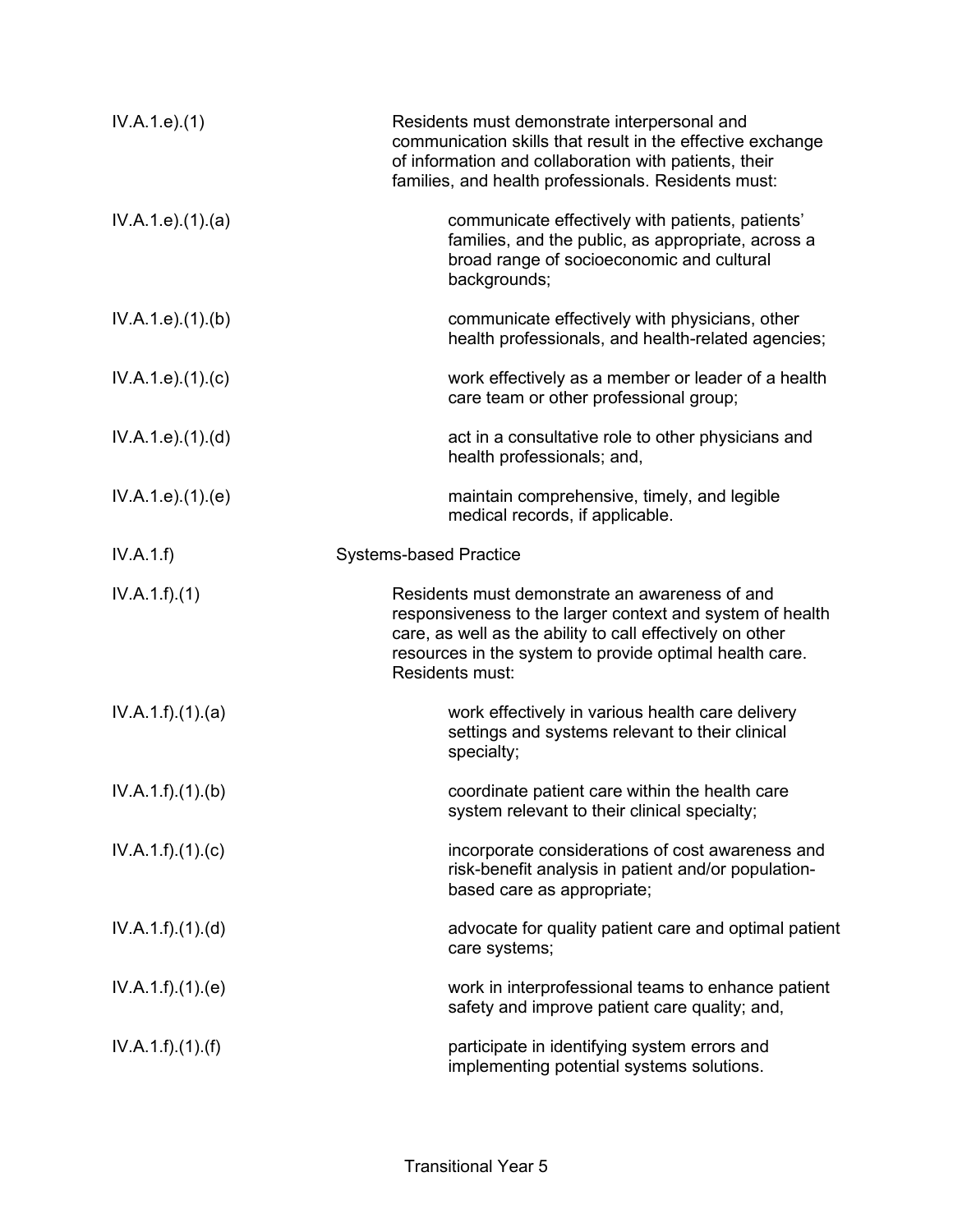| IV.B.        | <b>Regularly Scheduled Educational Activities</b>                                                                                                                                                                                                    |
|--------------|------------------------------------------------------------------------------------------------------------------------------------------------------------------------------------------------------------------------------------------------------|
| IV.B.1.      | The teaching and supervision of transitional year residents must be the<br>same as that provided to residents in the participating categorical<br>programs.                                                                                          |
| IV.B.1.a)    | The planned educational experiences should be part of the<br>curriculum for categorical residents, as long as the content is<br>applicable to the transitional year residents' learning needs.                                                       |
| IV.B.1.b)    | On those rotations not providing clinical experience in<br>fundamental clinical skills, such as electives and subspecialty<br>rotations, residents should participate in planned didactic<br>experiences that correspond to the clinical experience. |
| IV.B.2.      | Residents must have planned educational experiences that occur on<br>each block rotation throughout the academic year, and in which all<br>didactic curriculum disciplines must participate.                                                         |
| IV.B.3.      | Rotations designated as providing fundamental clinical skills should have<br>planned educational experiences that complement and enhance the<br>clinical experience.                                                                                 |
| IV.C.        | <b>Clinical Experiences</b>                                                                                                                                                                                                                          |
| IV.C.1.      | All required rotations must occur in an ACGME-I-accredited program.                                                                                                                                                                                  |
| IV.C.2.      | Residents should have rotations offering fundamental clinical skills that<br>are at least four continuous weeks in duration to ensure reasonable<br>continuity of education and patient care.                                                        |
| IV.C.3.      | Residents must have at least a four week rotation (minimum of 140<br>hours) in emergency medicine under the supervision of qualified faculty<br>within the sponsoring institution or an affiliated site.                                             |
| IV.C.4.      | All residents must have a structured ambulatory clinical experience within<br>a primary care specialty's ambulatory settings at the Sponsoring<br>Institution or at participating sites used by the program.                                         |
| IV.C.4.a)    | The ambulatory experience must provide at least 140 hours of<br>documented experience.                                                                                                                                                               |
| IV.C.4.a)(1) | This experience must be scheduled in no shorter than half-<br>day sessions.                                                                                                                                                                          |
| IV.C.4.b)    | Faculty physicians' offices, walk-in/urgent care clinics, and<br>neighborhood health clinics should be used for these experiences.                                                                                                                   |
| IV.C.4.c)    | Ambulatory clinic sessions should not be interrupted by duties with<br>inpatient services.                                                                                                                                                           |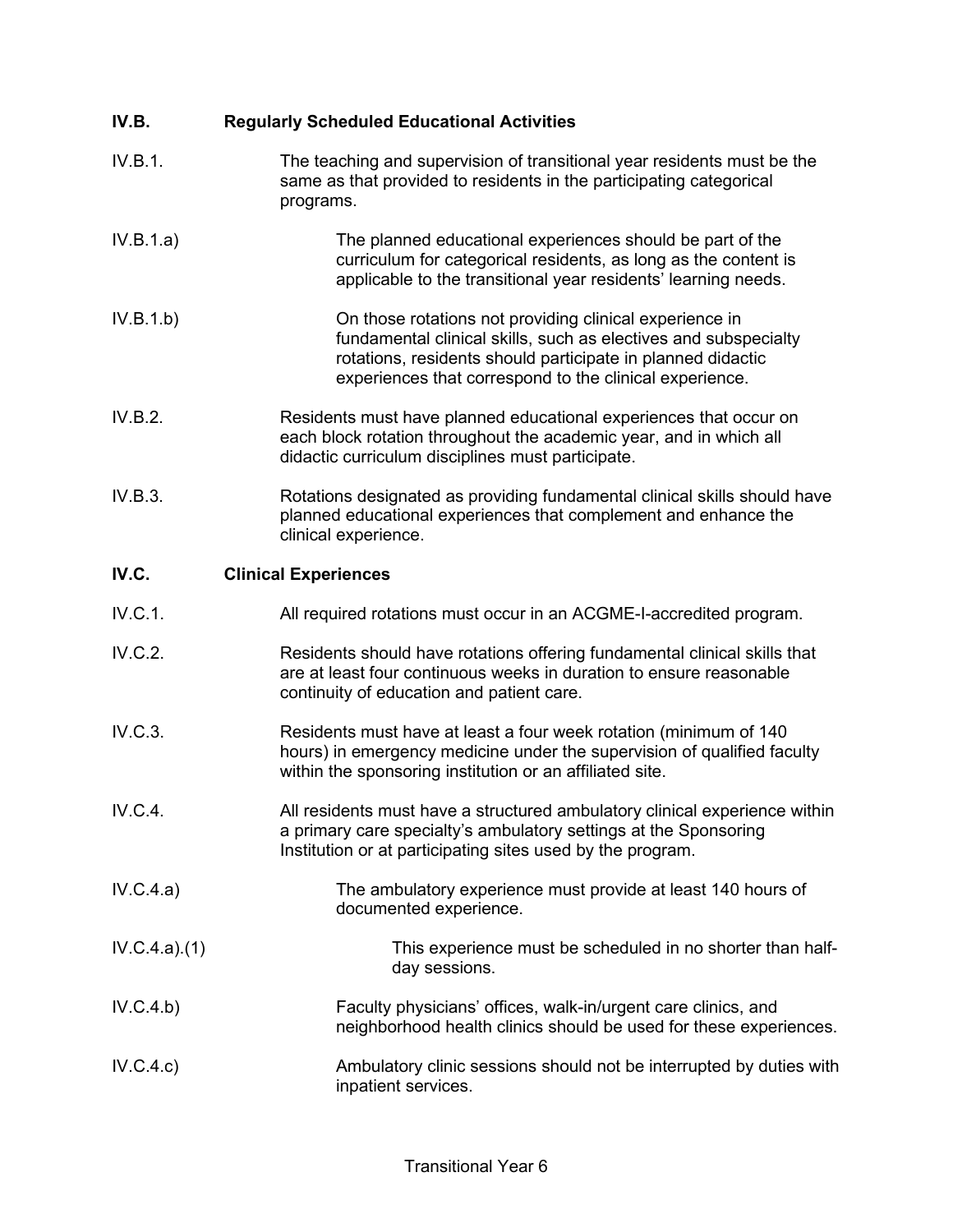| IV.C.5.                 | Residents must have at least 24 weeks of their curriculum in a discipline<br>or disciplines that offer fundamental clinical skills in the primary<br>specialties of emergency medicine, family medicine, internal medicine,<br>obstetrics and gynecology, pediatrics, or surgery. |
|-------------------------|-----------------------------------------------------------------------------------------------------------------------------------------------------------------------------------------------------------------------------------------------------------------------------------|
| IV.C.5.a)               | Subspecialty experiences, with the exception of critical care unit<br>experiences, must not be used to meet fundamental clinical skills<br>curriculum requirements.                                                                                                               |
| IV.C.5.b)               | Residents must have no more than eight weeks designated to<br>non-clinical patient care experience, such as research,<br>administration, and computer science.                                                                                                                    |
| IV.C.6.                 | Residents must have at least eight weeks of electives, exclusive of<br>vacation time.                                                                                                                                                                                             |
| IV.C.6.a)               | Elective rotations should be determined by the educational needs<br>of the individual resident.                                                                                                                                                                                   |
| IV.C.7.                 | Residents must have the opportunity to participate in the evaluation and<br>management of the care of all types and acuity levels of patients who<br>present to the Sponsoring Institution's emergency department.                                                                |
| IV.C.7.a)               | The transitional year residents must have first-contact<br>responsibility for these patients.                                                                                                                                                                                     |
| IV.C.8.                 | No more than eight weeks of transitional year rotations should be taken<br>away from the institution and its affiliates.                                                                                                                                                          |
| IV.D.                   | <b>Scholarly Activity</b>                                                                                                                                                                                                                                                         |
|                         | See International Foundational Requirements, Section IV.D.                                                                                                                                                                                                                        |
| V.<br><b>Evaluation</b> |                                                                                                                                                                                                                                                                                   |
| V.A.                    | <b>Resident Evaluation</b>                                                                                                                                                                                                                                                        |
|                         | See International Foundational Requirements, Section V.A.                                                                                                                                                                                                                         |
| V.B.                    | <b>Clinical Competency Committee</b>                                                                                                                                                                                                                                              |
|                         | See International Foundational Requirements, Section V.B.                                                                                                                                                                                                                         |
| V.C.                    | <b>Faculty Evaluation</b>                                                                                                                                                                                                                                                         |

See International Foundational Requirements, Section V.C.

# **V.D. Program Evaluation and Improvement**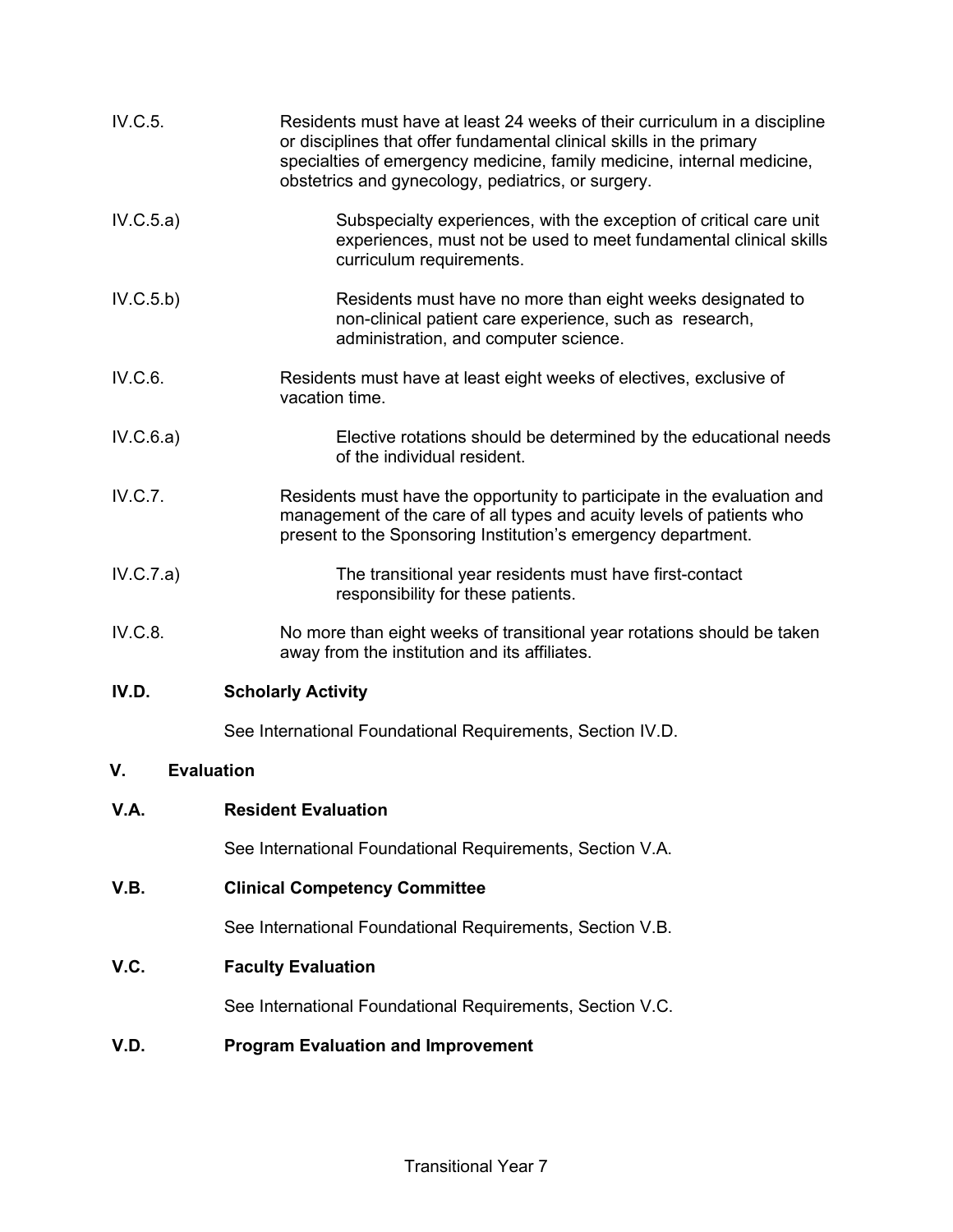| V.D.1.         | A Transitional Year Education Committee (TYEC) must be appointed and<br>have major responsibility for conducting and monitoring the activities of<br>the program.                                                                                    |
|----------------|------------------------------------------------------------------------------------------------------------------------------------------------------------------------------------------------------------------------------------------------------|
| V.D.1.a)       | The TYEC must be convened by the Sponsoring Institution at<br>least four times in an academic year.                                                                                                                                                  |
| V.D.1.b)       | The membership of this committee should include:                                                                                                                                                                                                     |
| V.D.1.b)(1)    | the transitional year program director;                                                                                                                                                                                                              |
| V.D.1.b)(2)    | program directors (or designees) of disciplines regularly<br>included in the curriculum;                                                                                                                                                             |
| V.D.1.b)(3)    | the chief executive officer (CEO) (or designee in hospital<br>administration) of the Sponsoring Institution; and,                                                                                                                                    |
| V.D.1.b)(3)(a) | The CEO or designee must not be the transitional<br>year program director.                                                                                                                                                                           |
| V.D.1.b)(4)    | peer-selected residents, one of whom must be a current<br>transitional year resident.                                                                                                                                                                |
| V.D.2.         | The TYEC must:                                                                                                                                                                                                                                       |
| V.D.2.a)       | ensure adequate resources for the didactic and clinical curriculum<br>prescribed, to include monitoring the adequacy in number of<br>patients, variety of illnesses, educational materials,<br>teaching/attending physicians, and financial support; |
| V.D.2.b)       | ensure residents are educated in high-quality medical care based<br>on scientific knowledge, evidence-based medicine, and sound<br>teaching by qualified educators;                                                                                  |
| V.D.2.c        | ensure educational opportunities are equivalent to those provided<br>to first-year residents in the categorical programs in which<br>transitional year residents participate;                                                                        |
| V.D.2.d        | review the residents' assessments of each rotation on a bi-annual<br>basis;                                                                                                                                                                          |
| V.D.2.e)       | review the curriculum each academic year to ensure the<br>educational program is current and relevant;                                                                                                                                               |
| V.D.2.f        | review ACGME-I letters of accreditation for all residency programs<br>through which transitional year residents rotate, and monitor areas<br>of non-compliance;                                                                                      |
| V.D.2.g        | review the responsibilities of the TYEC at least one a year; and,                                                                                                                                                                                    |